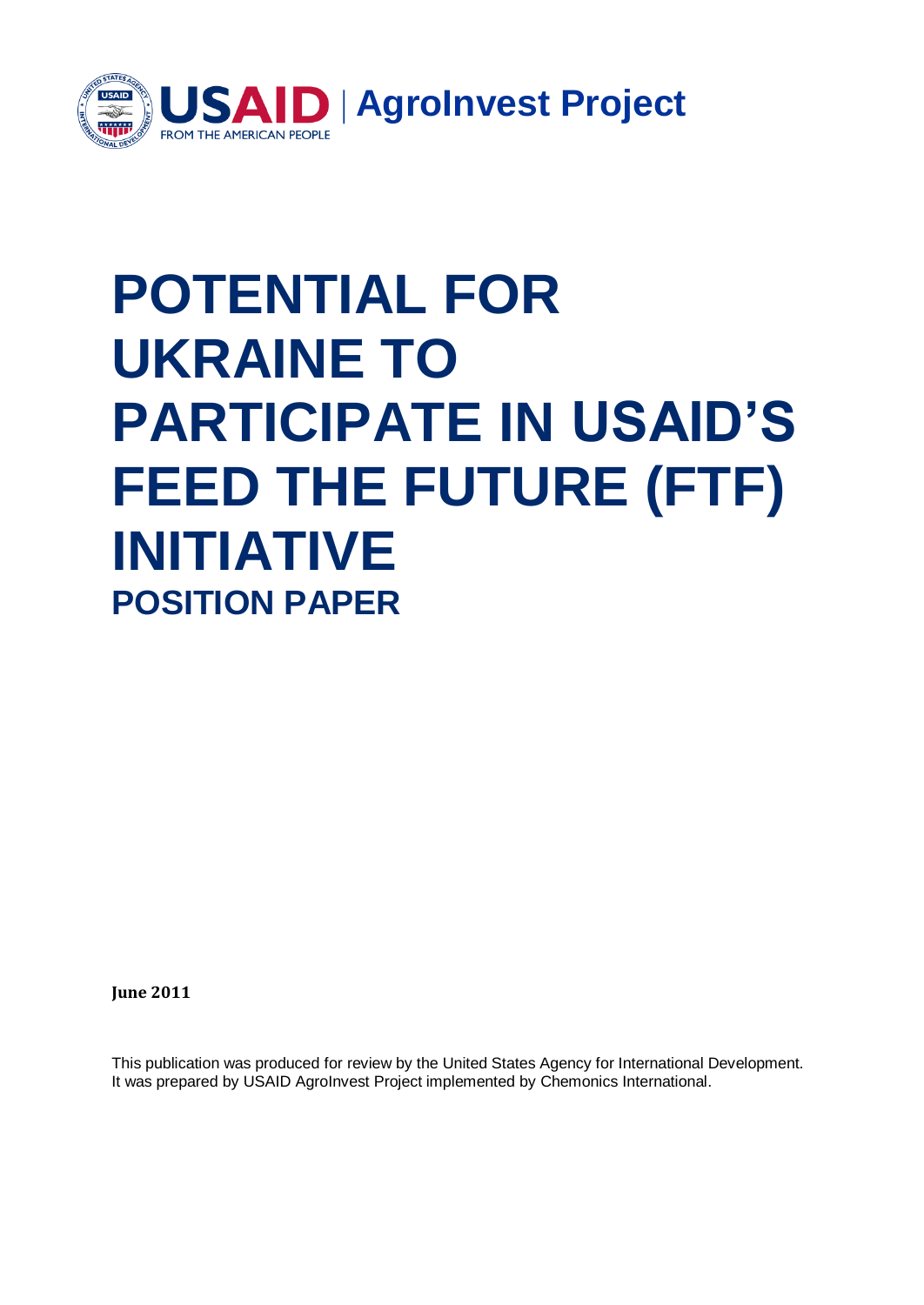# **POTENTIAL FOR UKRAINE TO PARTICIPATE IN USAID'S FEED THE FUTURE (FTF) INITIATIVE POSITION PAPER**

**Contract No. AID-121-C-1100001** 

This document was produced by Chris Brown, USAID AgroInvest Consultant. The author's views expressed in this publication do not necessarily reflect the views of the United States Agency for International Development or the United States Government.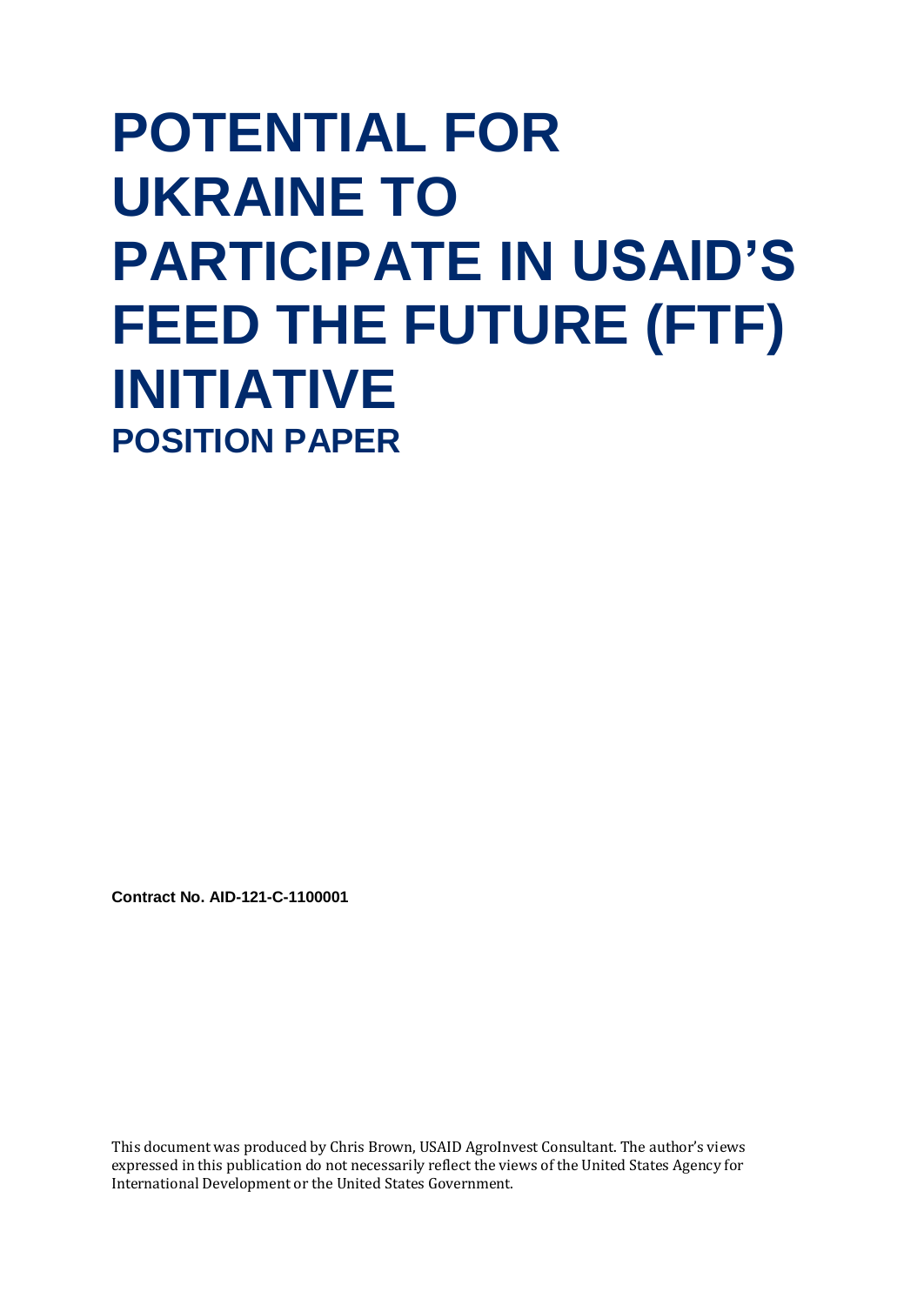### **MEMORANDUM**

| FROM:           | Chris Brown, Consultant, AgroInvest Project                                                               |
|-----------------|-----------------------------------------------------------------------------------------------------------|
| TO:             | Michael Martin, Director, USAID/Ukraine/EG<br>Oleksandr Artiushyn, USAID/Ukraine COTR, AgroInvest Project |
| C.C.            | Craig Bell, COP, AgroInvest Project<br>Aleksander Kaliberda, DCOP, AgroInvest Project                     |
| DATE:           | 25 June 2011                                                                                              |
| <b>SUBJECT:</b> | <b>Position Paper: Potential for Ukraine to Participate in</b>                                            |

**USAID's Feed the Future (FTF) Initiative** 

USAID/Ukraine has asked the AgroInvest Project Team to explore Ukraine's potential to participate in President Obama's Feed the Future (FTF) Initiative. This memorandum addresses that question, and provides the AgroInvest Project's analysis of the extent to which USAID/Ukraine might help to contribute to the FTF Initiative.

#### **Summary**

We conclude from preliminary investigation that the potential for USAID/Ukraine to take an active role in FTF is limited, primarily by Ukraine's geographic situation, located in a region of the world that suffers relatively low rates of malnutrition and food insecurity. Nonetheless, USAID/Ukraine (with support from the AgroInvest Team) may wish to explore with the Ministry of Agricultural Policy and Food (MAPF) the Ukrainian government's interest in becoming an FTF partner country. Should USAID/Ukraine decide to explore this possibility, the Government of Ukraine's (GOU's) commitment to this undertaking would be essential; but we would need to proceed carefully and iteratively, so as not to raise Ukrainian expectations prematurely.

Nations can participate in FTF as "priority" or as "partner" countries:

- Ukraine does not suffer from the extreme poverty and malnutrition to develop an FTF "Country Investment Program" as an FTF "priority country."
- Ukraine, like FTF's four "partner countries" (Brazil, India, South Africa and Nigeria), is large grain exporter with research and technical assistance potential that could benefit other countries in its region, in Africa or beyond. Ukraine's nearest FTF partner country is Tajikistan. Were the GOU to take an interest in collaborative agricultural research or technical assistance to farmers and researchers in Tajikistan, in other FTF priority countries, or perhaps even in other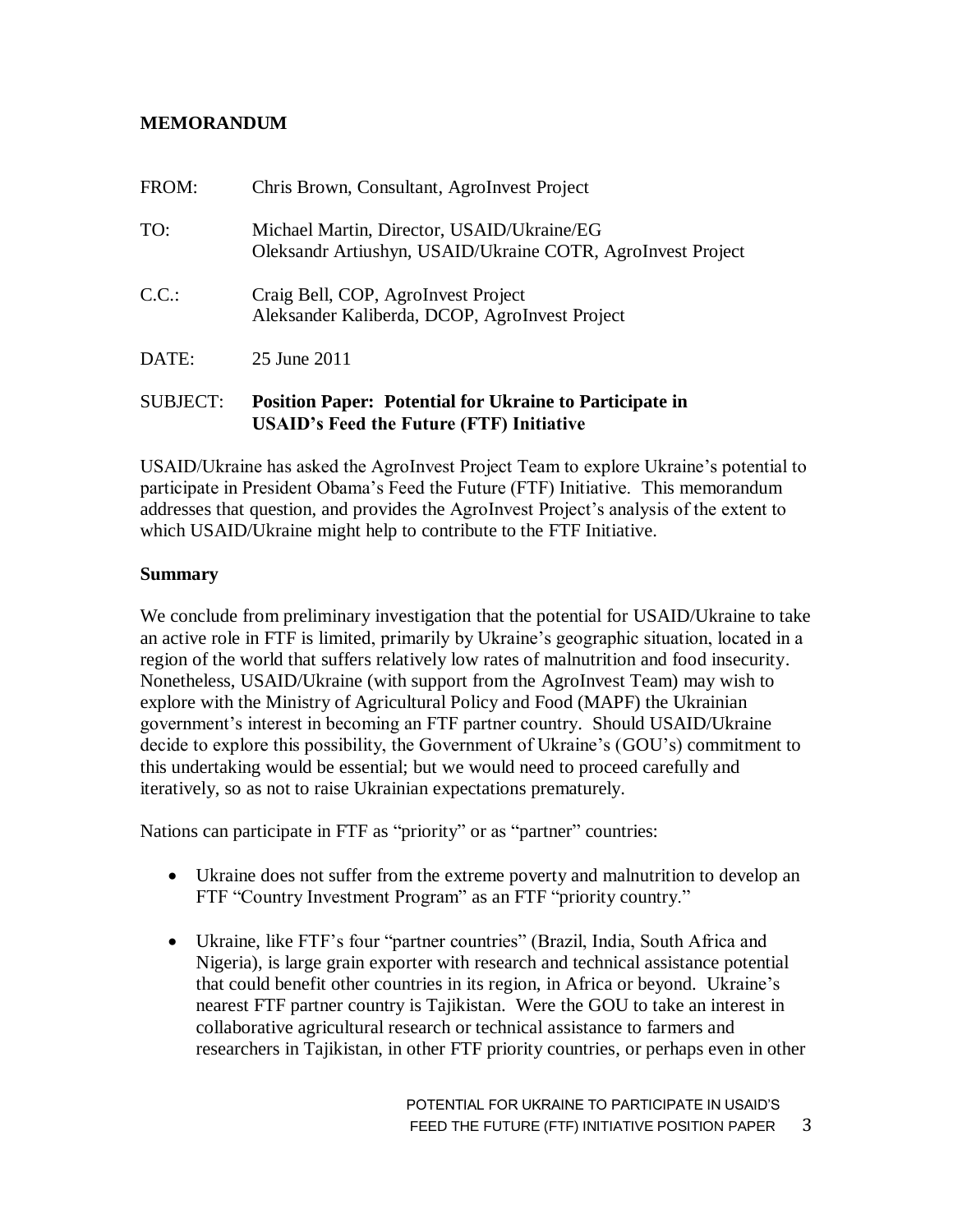food-insecure countries; then USAID/Ukraine could approach the USAID's Bureau for Food Security (BFS) with a proposal for FTF support and funding.

## **Background**

Motivated primarily by the rapid rise in global food prices in 2007 and 2008 and decades of underinvestment in agricultural development worldwide, the governments of the Group of 20 (G-20) countries, meeting in d'Aquila Italy in 2009, resolved to "act with the scale and urgency needed to achieve sustainable global food security."<sup>1</sup> To fulfill the United States' commitment, President Obama pledged \$3.5 billion over three years to this cause, and in so doing, helped to leverage over \$18.5 billion from other donors in support of this common approach. Feed the Future, President Obama's initiative to meet this international commitment, is an inter-agency undertaking that USAID has been assigned to lead. Administrator Shah in December 2010 created the Bureau for Food Security (BFS) as the team charged with carrying out the FTF Presidential Initiative.

## **USAID's Bureau for Food Security**

BFS presently operates with a staff of roughly 80 employees and includes agriculture, food aid and private sector development specialists drawn from other bureaus, notably the Economic Growth and Agricultural Development (EGAT). Administrator Shah currently continues to serve as the Acting FTF (inter-agency) Coordinator.

In May 2011, he appointed Julie Howard, former CEO of the Partnership to Cut Hunger and Poverty in Africa to be Deputy FTF Coordinator for Development. Dr. Howard is responsible for the strategy and scope of FTF and is the leader for inter-agency coordination. She works in USAID's Bureau for Food Security (BFS) along with newly appointed BFS Assistant Administrator Paul Weisenfeld, who himself previously served as USAID's Haiti Task Force Coordinator and Deputy Assistant Administrator in the Latin America and Caribbean (LAC) Bureau. $2$ 

# **The FTF Approach**

According to the FTF website,<sup>3</sup> Feed the Future pursues two strategic paths:  $"(1)$ addressing the root causes of hunger that limit the potential of millions of people; and (2) establishing a lasting [foundation for change](http://www.feedthefuture.gov/commitment.html) by aligning [USAID's] [resources](http://www.feedthefuture.gov/investment.html) with country-owned processes and sustained, multi-stakeholder [partnerships.](http://www.feedthefuture.gov/collaboration.html)" Through its leadership, USAID seeks to advance global stability and prosperity "by improving the most basic of human conditions – the need that families and individuals have for a reliable source of quality food and sufficient resources to access and purchase it."

l

<sup>&</sup>lt;sup>1</sup> USAID, "Feed the Future At A Glance," [www.feedthefuture.gov.](http://www.feedthefuture.gov/)

 $2^2$  See USAID/General Notice dated 26 May 2011 for biographical summaries and job descriptions for these and other senior FTF and BFS staff.

<sup>&</sup>lt;sup>3</sup> <http://www.feedthefuture.gov/>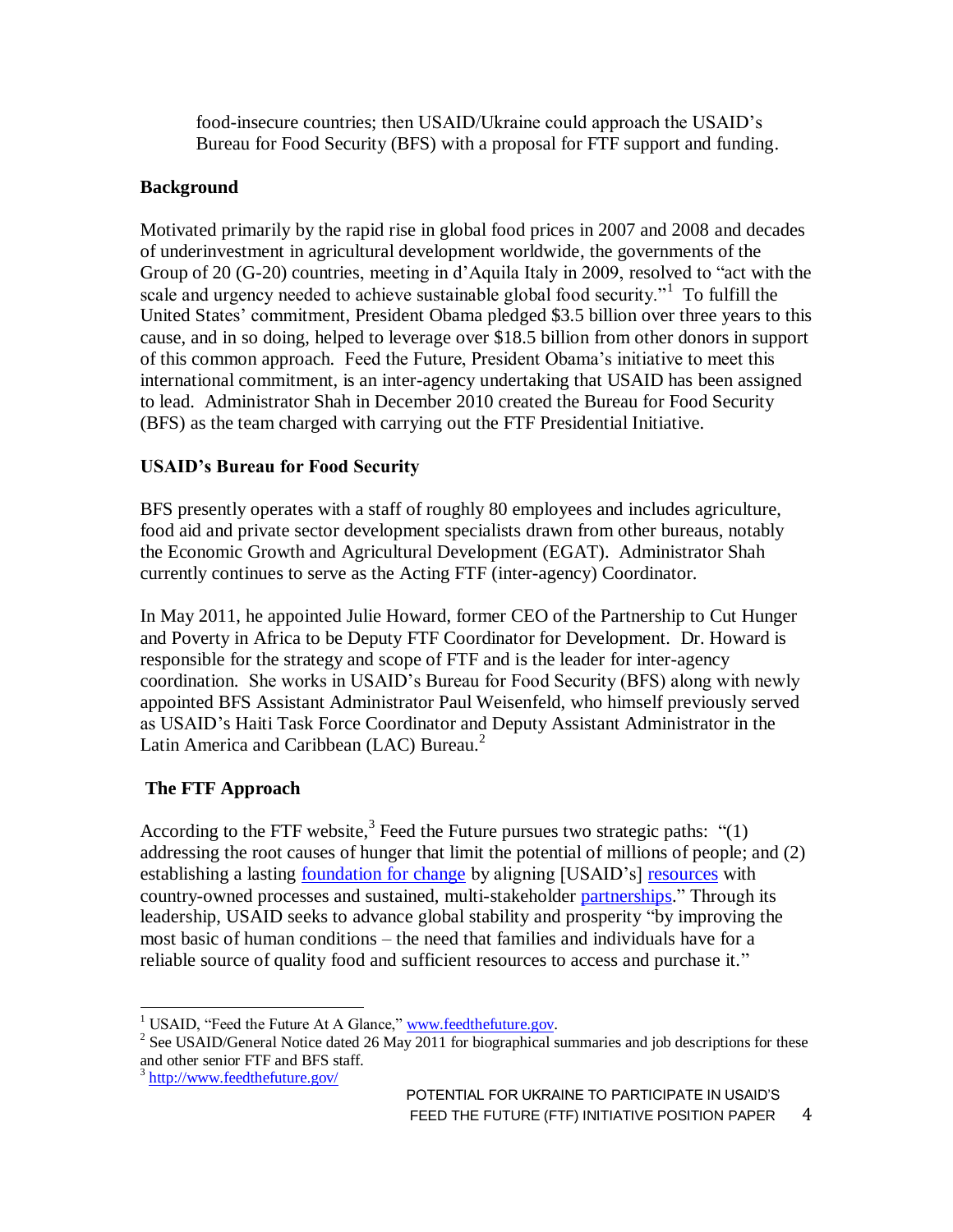Based on the global burden of under-nutrition and other criteria that examined the prevalence and dynamics of poverty, country commitment, and opportunities for agriculture-led growth, the 20 potential FTF priority countries are:

- **Africa**: Ethiopia, Ghana, Kenya, Liberia, Mali, Malawi, Mozambique, Rwanda, Senegal, Tanzania, Uganda, and Zambia;
- **Asia**: Bangladesh, Cambodia, Nepal, Tajikistan; and
- **Latin America**: Guatemala, Haiti, Honduras, and Nicaragua.

These countries experience chronic hunger and poverty in rural areas and are particularly vulnerable to food price shocks. At the same time, they currently demonstrate potential for rapid and sustainable agriculture-led growth, good governance, and opportunities for regional coordination through trade and other mechanisms. "The final selection of focus countries," according to the FTF website, "will also depend upon the timing and availability of FTF resources."

In accordance with the "Rome Principles" that the G-20 governments adopted to fight global hunger, USAID notes that "Country-owned plans are the foundation for countries to mobilize resources and coordinate with development partners to accelerate their progress toward the Millennium Development Goals," and USAID has committed to managing its FTF country activities according to the following five Rome Principles:

- Invest in **country-owned plans** that support results-based programs and partnerships, so that assistance is tailored to the needs of individual countries through consultative processes and plans that are developed and led by country governments;
- Strengthen **strategic coordination** to mobilize and align the resources of the diverse partners and stakeholders – including the private sector and civil society – that are needed to achieve our common objectives;
- Ensure a **comprehensive approach** that accelerates inclusive agricultural-led growth and improves nutrition, while also bridging humanitarian relief and sustainable development efforts;
- Leverage the benefits of **multilateral institutions** so that priorities and approaches are aligned, investments are coordinated, and financial and technical assistance gaps are filled; and
- Deliver on **sustained and accountable commitments**, phasing-in investments responsibly to ensure returns, using benchmarks and targets to measure progress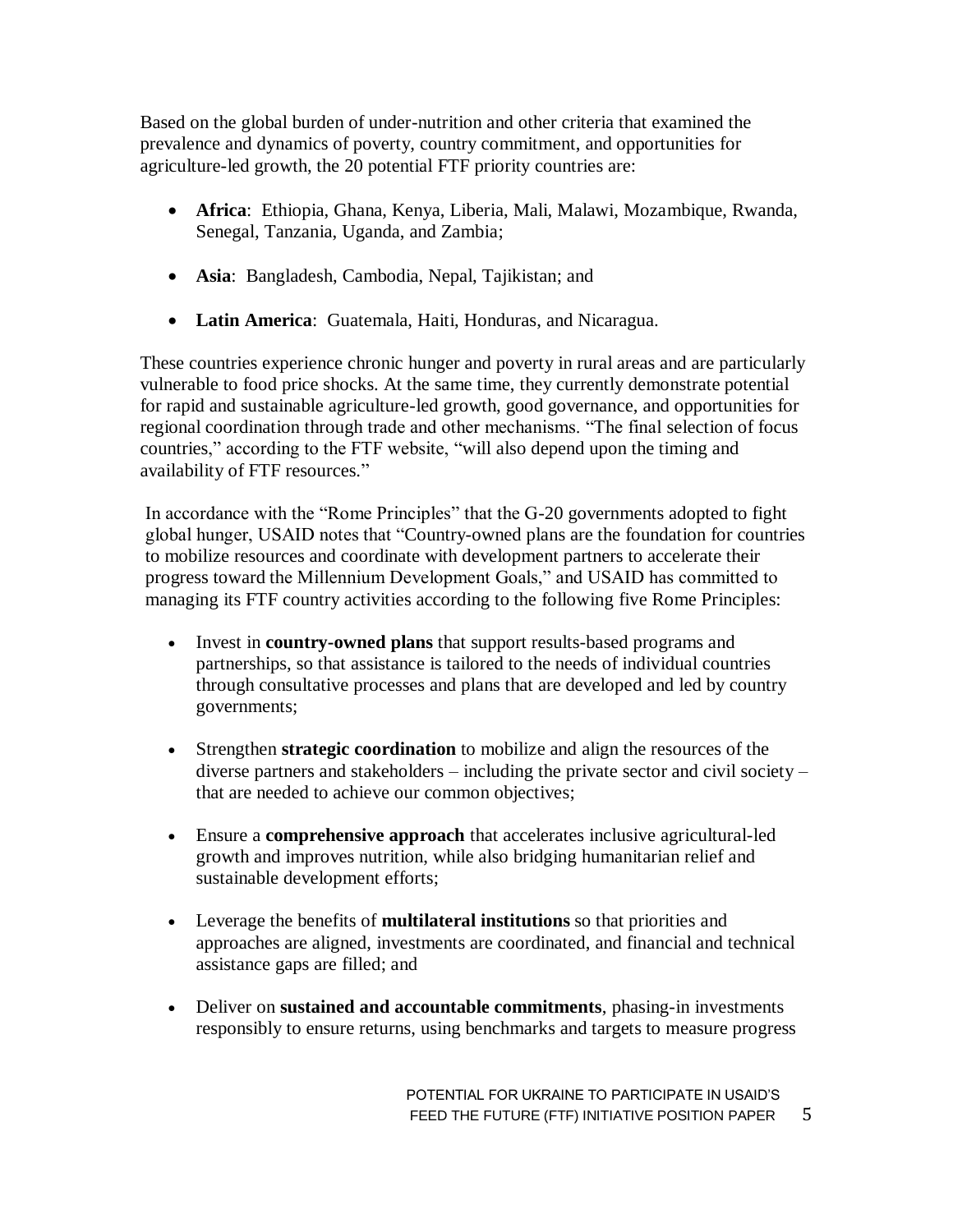toward shared goals, and holding ourselves and other stakeholders publicly accountable for achieving results.<sup>4</sup>

According to the FTF Guide which outlines how the Initiative will operate, the key instrument for initiating FTF activity is a "Country Investment Plan" (CIP), developed in close cooperation with the host government and other donors, much in the manner that African countries are preparing their African Union-sponsored "CAADP" national agricultural development strategies and plans in conjunction with the donors.<sup>5</sup> The FTF CIPs generally break down into two phases, to help ensure sustainability and impact: Phase 1: "foundational investments" to help even develop CIP reform, capacity building. Phase II allows "larger-scale FTF investments."<sup>6</sup>

In a speech on 24 May 2011 at the Chicago Council on Global Affairs' Symposium on Global Agriculture and Food Security in Washington DC, USAID Administrator Shah reported that the United States in FY 2011 was programming two separate sums to honor its FTF commitments. Through USAID, he said, the United States would devote over \$1.15 billion to food security (\$950 million for FTF countries and another \$90 million for global nutrition programs). Through the US Treasury Department, there would also be a \$100 million contribution to the World Bank's Global Agricultural and Food Security Program (GAFSP).<sup>7</sup>

Internally at USAID, it appears that, so far, funding for FTF is programmed and accounted for as part of the larger USAID operating year budget (OYB) process. The BFS team heavily influences the budget allocations and tallying annual obligations in each FTF priority or partner country, and reports to Congress and other stakeholders on FTF's operations worldwide.<sup>8</sup>

 $\overline{\phantom{a}}$ 

[http://www.usaid.gov/press/speeches/2011/sp110524.html.](http://www.usaid.gov/press/speeches/2011/sp110524.html))

<sup>4</sup> Se[e http://www.feedthefuture.gov/commitment.html.](http://www.feedthefuture.gov/commitment.html)

 $5$  See for example the latest status report on the African country agricultural development compacts negotiated through a roundtable process sponsored by the African Union's Comprehensive African Agricultural Development Program (CAADP), at [http://www.caadp.net/library-country-status-updates.php.](http://www.caadp.net/library-country-status-updates.php) <sup>6</sup> USAID, "FTF Guide," May 2010, p. 20. [http://www.feedthefuture.gov/guide.html.](http://www.feedthefuture.gov/guide.html)

<sup>&</sup>lt;sup>7</sup> USAID Administrator Rajiv Shah's remarks entitled "The True Yields of Food Security," given on 24 May 2011 at the Chicago Council on Global Affairs' Symposium on Global Agriculture and Food Security. (For a full transcript of Administrator Shah's remarks, see

<sup>&</sup>lt;sup>8</sup>This conclusion derives from conversations the author held in June 2011 with BFS staff members Jeff Hill and Harry Rea.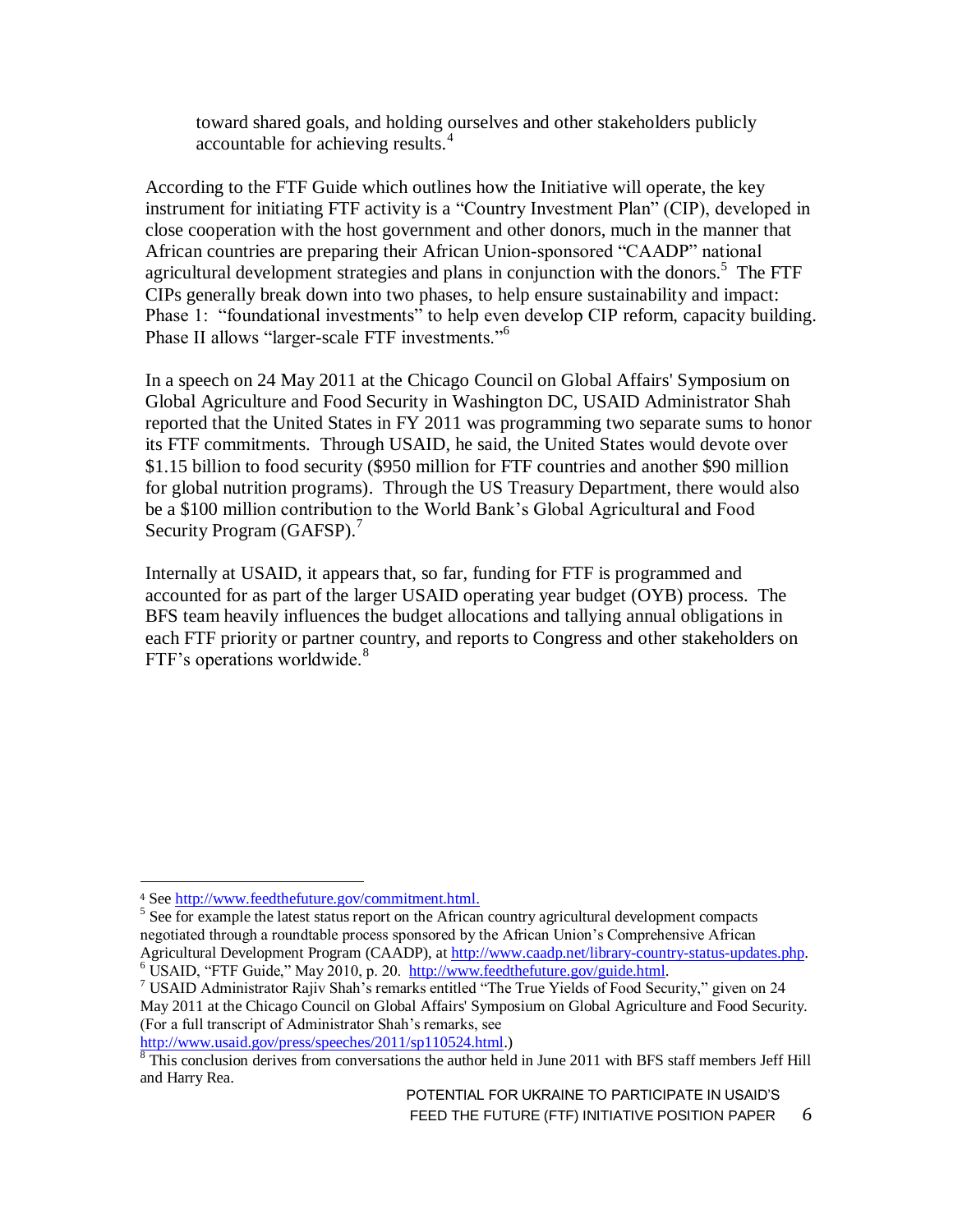### **FTF Partner Countries**

In addition to programming funds for specific priority countries, FTF is also engaging in two kinds of complementary investments:

- It contributes to international food security programs, notably the **World Bank's**  Global Agricultural and Food Security Program (GAFSP);<sup>9</sup> and
- It has begun to develop cooperation plans with four FTF "**partner countries,"** to reinforce the priority country CIPs. All of these complementary investments, however, must be "guided by the goal of sustainably reducing hunger and poverty in focus countries."

To date FTF has begun negotiations with four partner country governments, including India, South Africa, Nigeria and Brazil. They all meet the FTF criteria of:

- relatively **large and influential economies,**
- upon which FTF target countries depend for **regional trade or linkages**, or
- from whom priority countries might derive **research or technical benefits**.

Brazil is the FTF partner country most comparable to Ukraine. Like Ukraine, it is located in a relatively prosperous region and it is one of the world's largest grain producers. Although there is no publicly available documentation on this emerging US-Brazil FTF partnership, it is likely to be built around Brazil's extensive agricultural research and development experience in cereals and oil seed production, combined with the Brazilian government's readiness to collaborate on adaptive research and technical assistance in the interest of FTF priority countries.<sup>10</sup>

Although the AgroInvest Team refrained from probing directly with USAID/Brazil or USAID/Washington/BFS staff about FTF partnerships, we have learned that USAID/Brazil's Environmental Team Leader, Alexandre Mancuso,  $(annacuso@usaid.gov)$  is responsible for the FTF partnership with Brazil. We would be glad to learn more about the Brazil FTF partnership if USAID/Ukraine is comfortable with our contacting USAID/Brazil colleagues and others at BFS.

l <sup>9</sup> For details on the World Bank's \$2 billion GAFSP, which is used for countries with per capita incomes of below \$1,135/year and is funded by pledges from various donor governments (including \$15 million from Russia for use in the Kyrgyz Republic and in Tajikistan), see: [http://www.worldbank.org/foodcrisis/bankinitiatives.htm.](http://www.worldbank.org/foodcrisis/bankinitiatives.htm)

<sup>&</sup>lt;sup>10</sup> To avoid drawing excessive and premature attention to USAID/Ukraine's interest in FTF, the writer briefly contacted by phone only two USAID sources: Dr. Harry Rea, fisheries advisor in the BFS Bureau (formerly an associate of the author's) and administrative support staff in USAID/Brazil who updated him on staff changes in June 2011 affecting FTF coverage in that Mission.